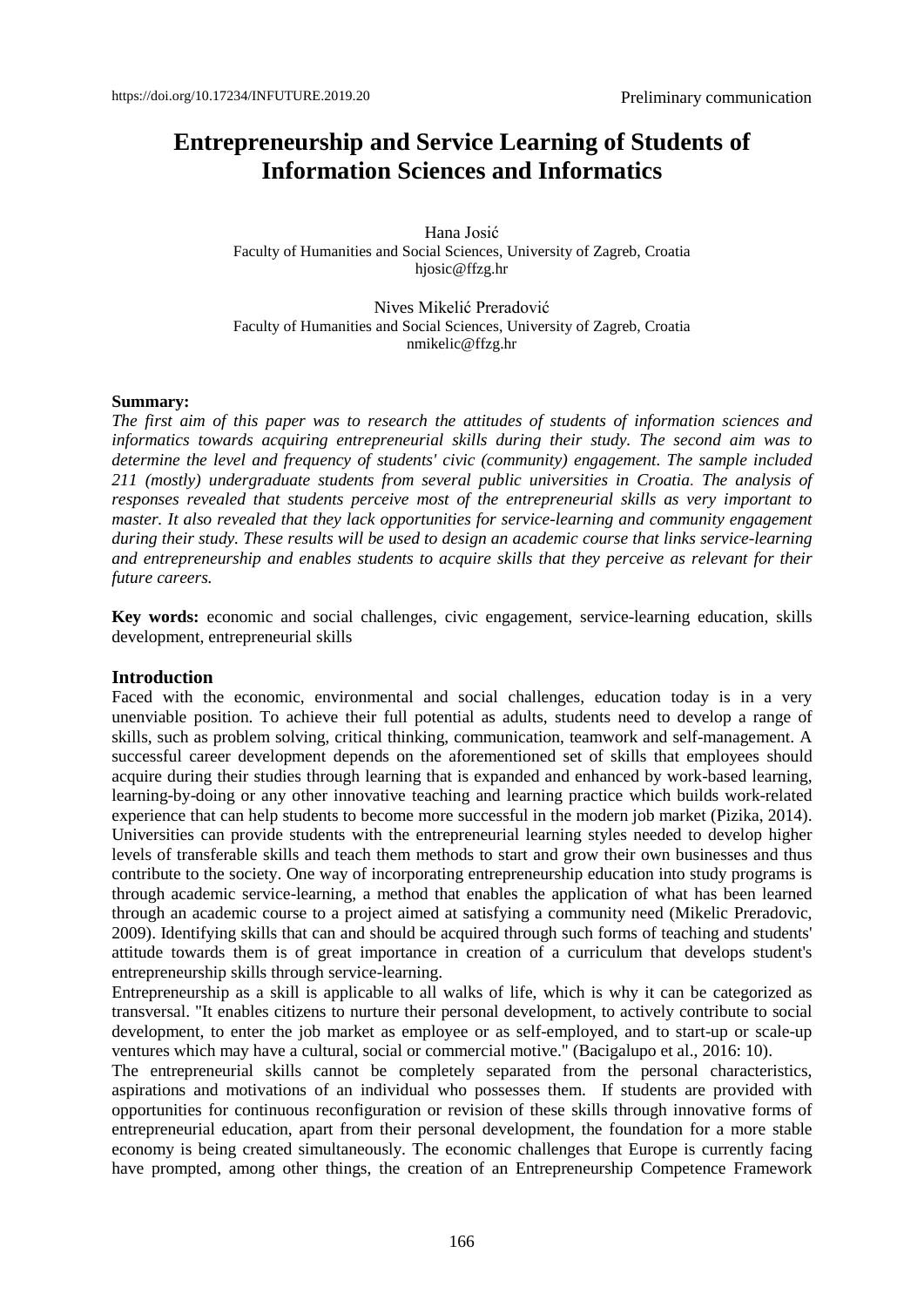known as EntreComp. EntreComp was developed by the Joint Research Centre (JRC) of the European Commission to improve the entrepreneurial capacity of European citizens as well as their competences. The survey administered in this study (that aimed to research the attitudes of students of information sciences and informatics towards acquiring entrepreneurial skills) was mostly based on the EntreComp framework.

## **Entrepreneurship education**

Entrepreneurial education is a long-life process, which involves putting ideas into practice, innovation, creativity, risk taking, as well as the ability to plan and manage projects to achieve objectives (Mihalache, 2012). It encompasses opportunity recognition capabilities, as well as skills of commercializing a concept, marshalling resources in the face of risk and initiating a business venture (Jones, English, 2004). It is incumbent upon universities to enable students to develop higher levels of transversal skills. "Essentially, a teaching style that is action-oriented, encourages experiential learning, problem-solving, project-based learning, creativity, and is supportive of peer evaluation. It is thought that such a process best provides the mix of enterprising skills and behaviors akin to those required to create and manage a small business" (Jones, English, 2004: 2).

Lackeus (2015) in his paper on entrepreneurship education assumes the development of a culture that moves "about", "for" and "through" entrepreneurship. Teaching "about" entrepreneurship gives a general theoretical understanding of phenomenon, while teaching "for" entrepreneurship provides a requisite knowledge and skills. Finally, teaching "through" entrepreneurship requires students to experience real entrepreneurial learning (Kyro, 2005, as cited in Lackeus, 2015). According to Bacigalupo (2016: 14), "the progression in entrepreneurial learning is made up of two aspects: a) developing increasing autonomy and responsibility in acting upon ideas and opportunities to create value; b) developing the capacity to generate value from simple and predictable contexts up to complex, constantly changing environments."

The goal is to enable a student to achieve his or her own abilities through the development of the ability to identify, discover and evaluate opportunities, obtain required resources, elaborate business plans, establish a business and provide the management. In non-Economics academic disciplines (such as Information sciences), creating a curriculum with elements of entrepreneurship represents a challenge for teachers due to the lack of required teaching skills in entrepreneurship (Mihalache, 2012). While technical and professional skills are offered as a part of Information Sciences and Informatics curricula in Croatia, entrepreneurial skills are still rarely taught, especially at the introductory-level study, although students need to develop such skills well before they start planning their future careers.

## **Academic service-learning**

Academic service-learning, an innovative approach to teaching and learning that brings students, academics, and community to jointly develop solutions for challenging issues (Mikelic Preradovic, 2015) is increasingly used in higher education in many parts of Europe (Millican et al., 2019), but so far to a much lesser extent in post-communist countries. For instance, service-learning education is still underrepresented in academic curricula in Croatia (Mikelić Preradović, Mažeikienė, 2019: 180). Higher education, emphasizing cooperation, democratic citizenship and moral responsibility, connects the wider community through service-learning and prepares students to meet the primary needs of society (Astin et al., 2000). Studies show that academic service-learning helps students gain higher levels of problem-solving skills, critical and creative thinking, communication skills, teamwork, interpersonal and intercultural skills, leadership as well as academic skills and personal and civic values (Astin et al., 2000 , Carrington, Selva 2010; Harris, Jones, Coutts 2010; Milne, Gabb, Leihy 2008; Prentice, Robinson 2010; Rochford, 2014).

It is nowadays used in all academic disciplines, not only social sciences and the emphasis is put on the SL in engineering education programs in many EU countries, since it fits well with the descriptors outlined in the requirements of these programs, such as learning from real life situations and heightening social awareness (Mikelić Preradović, Stark, 2019).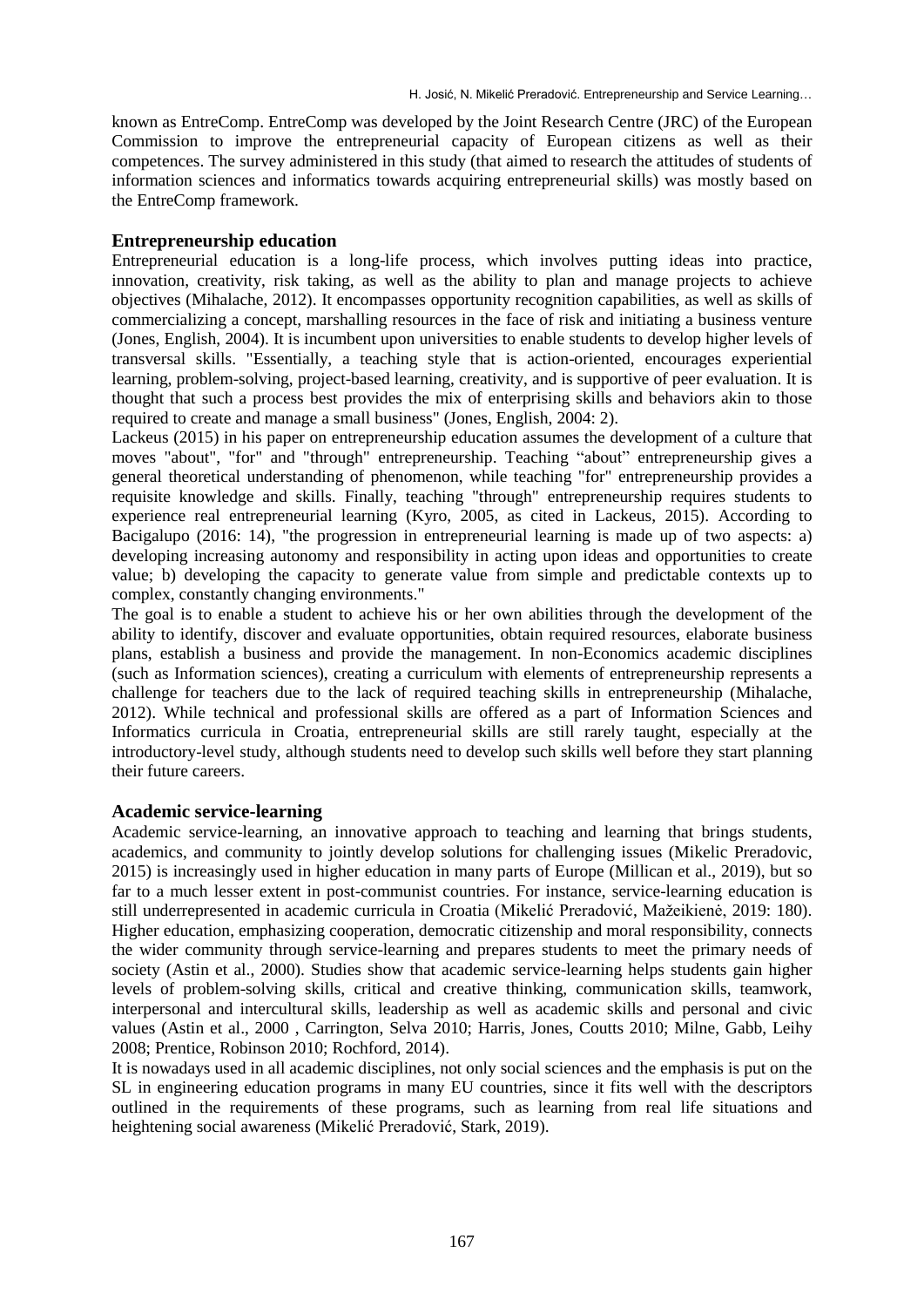The latest study that measured the impact of SL on students' perceptions of their respective learning processes reports significantly more changes connected to a concept of learning that included contents, behaviors, and personal changes (Macías-Gomez-Estern et al., 2019).

The primary goals of service-learning are structured extensive student reflection, application of learning in real-life settings, and relevant service. It connects students with the community in which they live, encouraging active and purposeful participation in the local community, adopting learning outcomes related to the content of the subject, and finally developing skills and knowledge that help students understand the community needs, which ultimately leads to more active engagement in the community. Students who are working in and for the community enhance their sense of civic responsibility and develop values that underlie action, while improving the quality of life of the entire community.

## **Methodology**

The general research objective of this study was to determine the need for the education combining academic service-learning and social entrepreneurship in the field of Information Sciences and Informatics.

The specific research objectives were:

- to identify students' attitudes and perceptions towards acquisition of entrepreneurial skills,
- to identify students' attitudes and perceptions towards civic (community) engagement,
- to identify the relevant set of skills required to increase student employability and implement the change in the local community,
- to find out whether a university course that combines academic service-learning and social entrepreneurship is needed to help address entrepreneurial skills shortage.

A survey was created to address the research objectives. A volunteer sample consisting of 211 respondents that chose to respond to the online questionnaire was recruited from the beginning of April to the end of May 2019.

As many as 81.74% of the volunteer respondents belonged to the age group of 18-21 years, while the oldest respondent was 26. The volunteer sample included 211 (mostly) undergraduate students of Information Sciences from the Faculties of Humanities and Social Sciences (University of Zagreb, University of Osijek and University of Zadar) as well as students of Informatics from the Faculty of Organization and Informatics (University of Zagreb) and Department of Informatics at the University of Rijeka.

The survey consisted of three parts. The first part examined students' attitudes towards acquiring certain entrepreneurial skills during their studies (through a course on entrepreneurship) and was based on the EntreComp - Entrepreneurship Competence Framework (Bacigalupo et al., 2016), which encompasses 3 competence areas – "Ideas and opportunities", "Resources" and "Into action" – each area including 5 competences which together form "building blocks of entrepreneurship" (Bacigalupo et al., 2016: 1).

The first set of five entrepreneurial skills in EntreComp's framework is represented as "Ideas and opportunities", and covers competences of identifying, harnessing and creating opportunities, as well as consistency in following them: spotting opportunities, creativity, vision, valuing ideas, as well as ethical and sustainable thinking. The ideas include creativity, innovation, risk-taking and the ability to identify positive entrepreneurial patterns as well as usable opportunities.

The other competence area of the framework is named "Resources". These resources represent the entrepreneurial 'know how', financial and economic literacy, self-awareness and self-efficacy, motivation and perseverance, mobilizing resources and others.

The third competence area, "Into action", involves the ability to mobilize and motivate others, taking the initiative, planning and management, coping with the ambiguity, uncertainty and risk, teamwork, collaboration and learning through experience. The order of elements does not imply a sequence in the acquisition process or a hierarchy, i.e. none is more important than the other (Bacigalupo et al., 2016).

After carefully reading each of 44 statements (named "Descriptors" in the EntreComp framework), students expressed a degree of agreement with the statement on a five-point Likert scale ranging from 1 to 5, in which 1 indicates 'not important' and 5 'very important'. The second part of the survey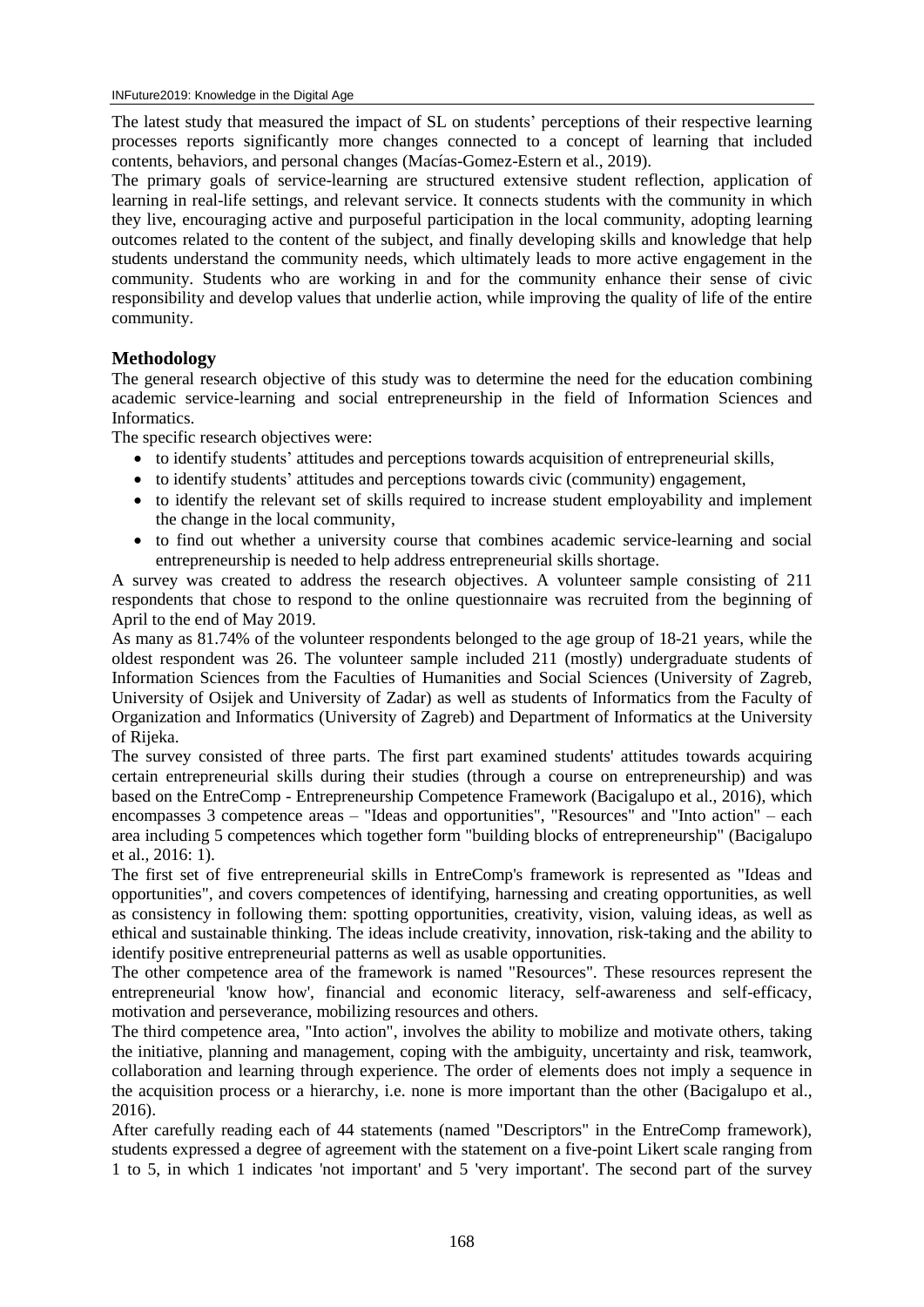examined students' experiences with community engagement - volunteering and other forms of informal community engagement, aiming to determine the time invested and the most common area of interest. In addition, the general familiarity with the model of service-learning and their views on the strengths and weaknesses of service-learning courses were examined. The last part of the survey collected demographic data.

#### **Results**

The statistical analysis of the results is based on descriptive statistics because the volunteer sample is considered biased (the students who were most likely to participate in the survey voluntarily do not necessarily reflect the whole student population).

The first part of the survey examined respondents' views on entrepreneurial skills through three sets of statements (descriptors), each of which relates to one of three areas within EntreComp's model of entrepreneurial skills. The first group of statements refers to the area "Ideas and possibilities". The largest number of respondents (69.67%) considered the descriptor Act responsibly as very important (Figure 1), making it the highest ranked descriptor in this group of statements.



Figure 1. Respondents' opinion on the importance of acting responsibly

The lowest ranked statement in this group was Judge what value is in social, cultural and economic terms. Nobody considered this competence as 'not important', 6.63% of students opted for 'slightly important', 29.38% of respondents positioned themselves as 'neutral', while 36.5% students considered this descriptor as 'important' and 27.5% of respondents rated the development of this ability in the course on academic service-learning as 'very important' (Figure 2).



Figure 2. Respondents' opinion on the importance of judging the values in different terms

The second group of statements (descriptors) belongs to the competence area named "Resources", where personal, material and non-material resources are distinguished. The highest ranked statement in this group is Be resilient under pressure, adversity and temporary failure (68.25% of participants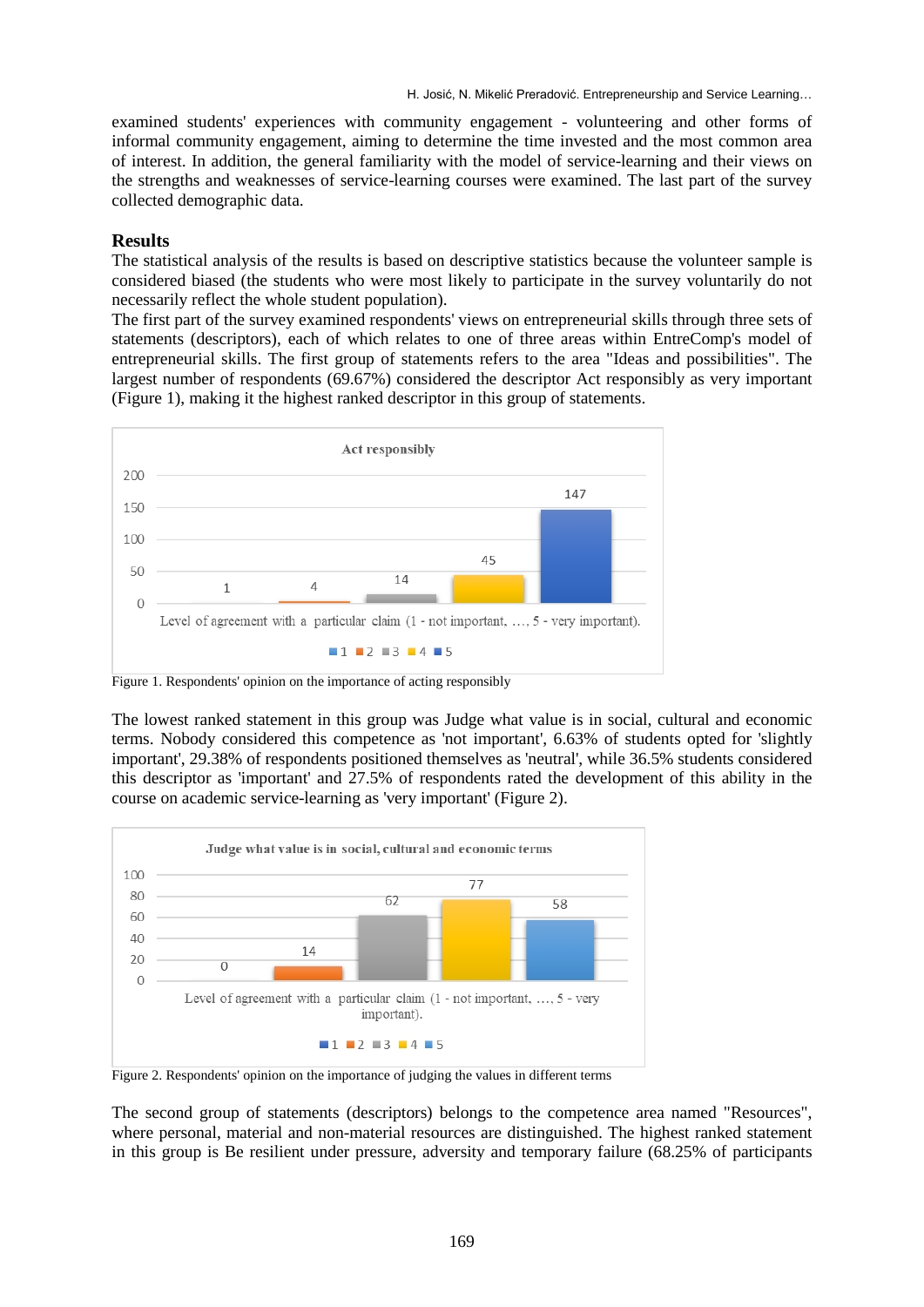rated this competence as 'very important' for future entrepreneurs), while the descriptor Inspire and enthuse relevant stakeholders has the lowest rank in the group, as presented in Figures 3 and 4.



Figure 3. Respondents' opinion on the importance of being resilient



Figure 4. Respondents' opinion on the importance of inspiring and enthusing relevant stakeholders

The last (third) group of statements in this section of the survey relates to the individual's actions. The highest ranked statement in this group is Reflect and learn from both success and failure (your own and other people's), since 121 students (57.9%), rated this competence as 'very important' and 31.1% of students rated it as 'important', as shown in Figure 5.

By defining this competence as the most important in this group of descriptors, students acknowledged that entrepreneurship education through academic service-learning should enable them to experience real entrepreneurial learning, connect theory with practice and reflect upon it through structured reflection.



Figure 5. Respondents' opinion on the importance of reflecting and learning from success and failure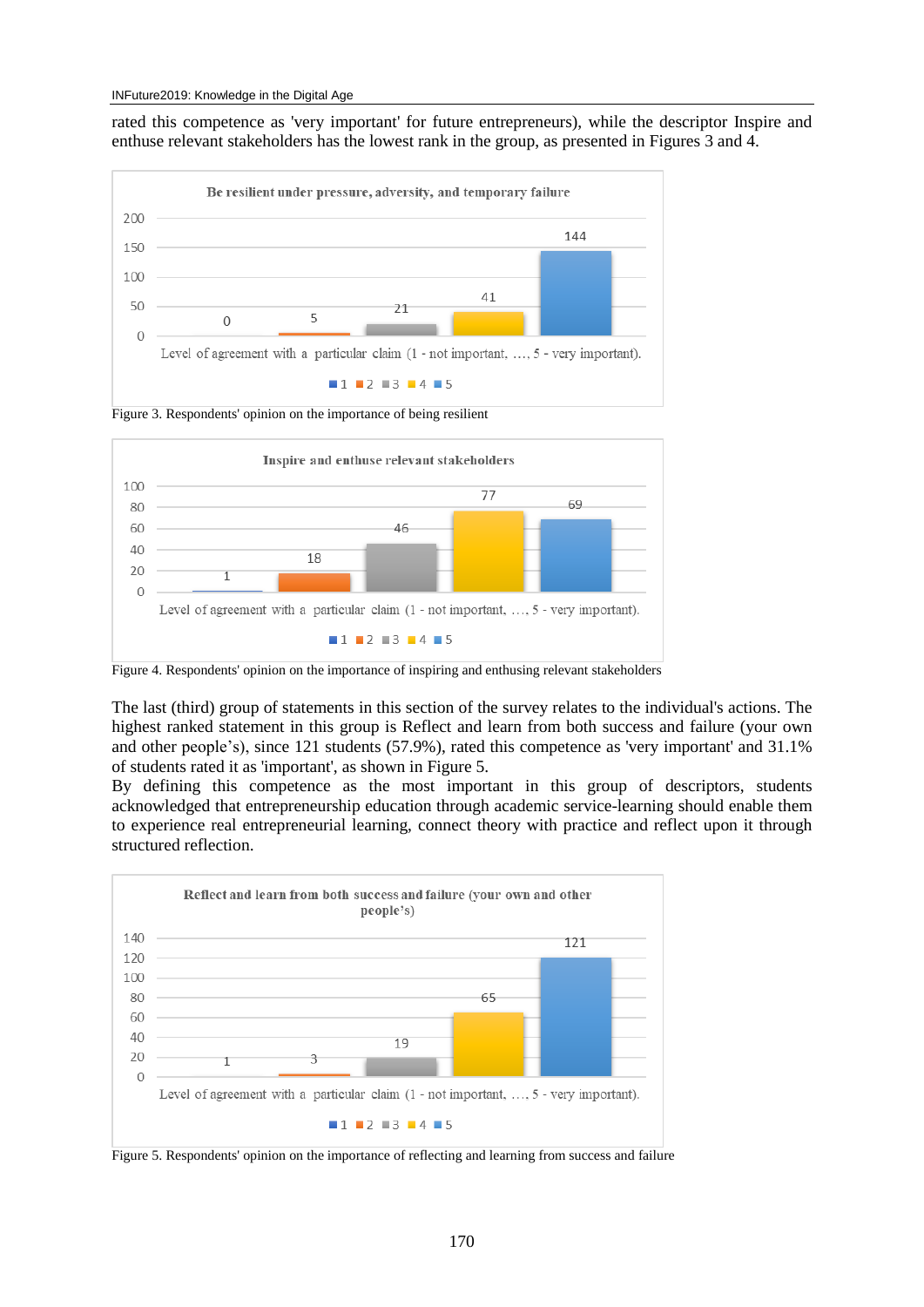As presented in Fig.6, the descriptor with the lowest rank in the group is related to testing ideas and prototypes from the early stages in order to avoid failure. Just over a quarter, 27.14% of students positioned themselves as 'neutral', while rating the development of this skill in the course on academic service-learning.



Figure 6. Respondents' opinion on the importance of testing ideas and prototypes to reduce the risk of failure

The results show that the average rating of all three sets of statements in the first part of the survey is approximately equal and very high, 4.2. It is noticeable that students recognize most of the skills and competencies listed in this survey as important or very important for implementation in a course that combines service-learning and entrepreneurship education. These results reveal that students recognize the importance of developing the full range of skills needed to succeed in their careers upon graduation.

The second part of the survey reveals that less than a quarter of respondents, 23% of them, have volunteered within an organization or informally in their community within the past year from completing the survey. In a comparison with the results reported by the National Council for Voluntary Organizations in England in 2018, according to which as many as 39% of young people 16 to 24 years have volunteered at least once in the past year and where those who volunteer make up as much as 28% of the youth population once a month (Department for Digital, Culture, Media and Sport, 2018), this is a small number. However, the number of students in Croatia who made some form of donation during the period of one year before completing our survey is slightly higher. Thus, a total of 80 participants (38%) donated money or goods to an organization. Most often donations were made to organizations dedicated to health, animal welfare, youth and national / local development. However, compared to the statistics for England in 2018 (where 57% of young people aged 16-24 made donations in the four weeks prior to completing their survey), our result indicates that young people in our society are still lagging behind in terms of social awareness, civic and community engagement.

Finally, only 14% respondents attended a service-learning course, showing that majority of students never had an opportunity to take the course on service-learning. These 14% of students have recognized the applicability of skills in numerous areas of life and the identification of community needs as the strong points in the course, while at the same time stating that there were no weak points of the course.

## **Conclusion**

Introducing entrepreneurship education through an academic service-learning course in information sciences and informatics would enables students to acquire skills that they perceive as relevant for their future careers and apply theoretical knowledge or newly acquired skills engaging in meaningful and personally relevant community service while developing capabilities such as problem solving, critical and creative thinking, communication skills, teamwork, interpersonal and intercultural skills, leadership, as well as academic skills and personal and civic values (Astin et al., 2000; Carrington,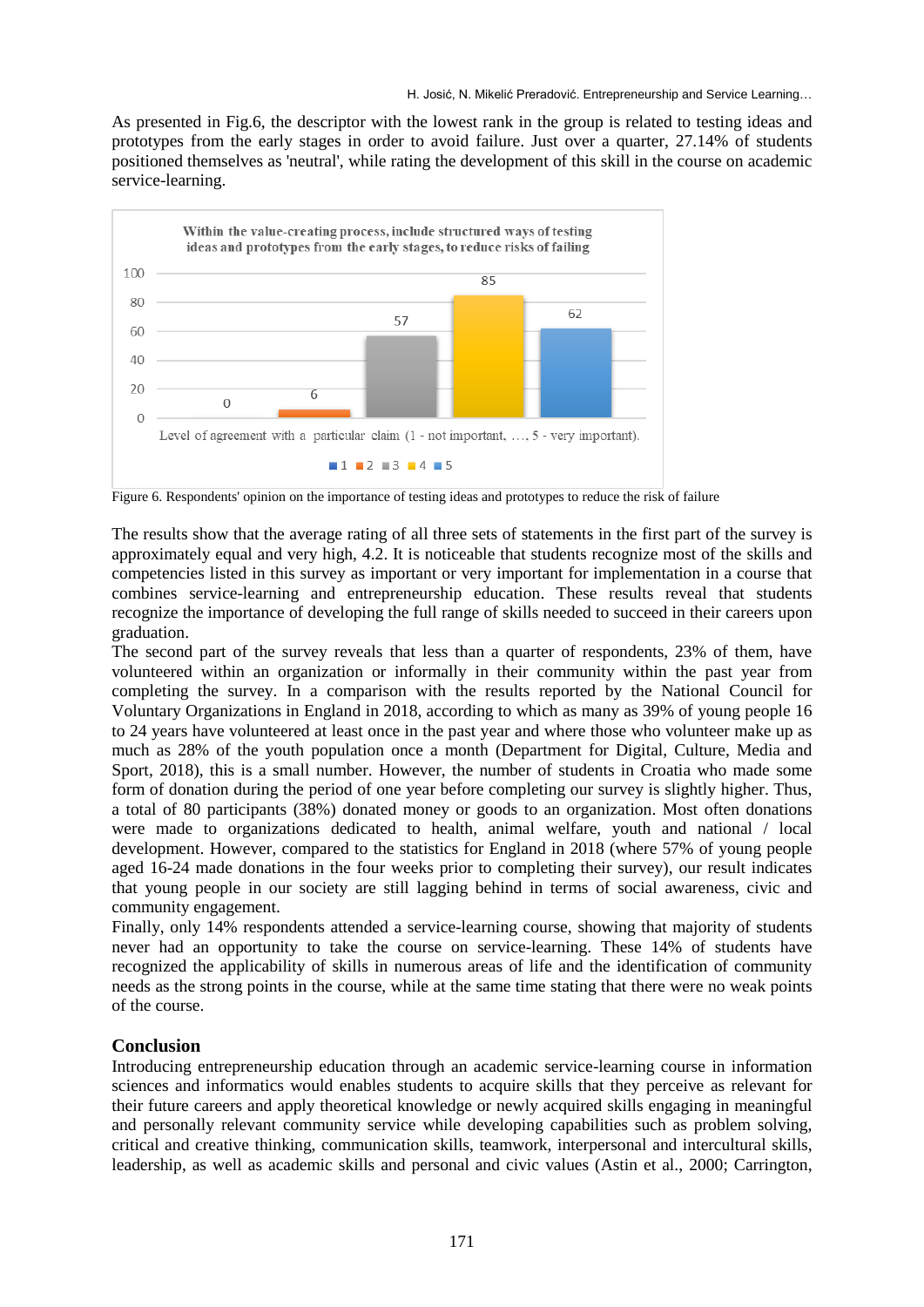Selva, 2010; Harris, Jones, Coutts, 2010; Milne, Gabb, Leihy, 2008; Prentice, Robinson 2010; Rochford, 2014).

After analysing the results of a survey conducted in five Croatian public universities, we can conclude that students of information sciences and informatics perceive the following entrepreneurial skills as the most important to master: (a) combining knowledge and resources to achieve valuable effects, (b) developing a vision to turn ideas into action, (c) acting responsibly, (d) being resilient under pressure and temporary failure, (e) making the most of limited resources, (f) demonstrating effective communication, persuasion, negotiation and leadership, (g) defining priorities and adapting to unforeseen changes, (h) networking and (i) reflecting and learning from both success and failure.

Likewise, the results revealed that students lack opportunities for service-learning and community engagement during their study, especially at the undergraduate level. Since service-learning education in Croatia is still in the initial phase of institutionalization, it is implemented top-down, starting from the graduate studies, which is a cause for a small percentage of students participating in a servicelearning course.

The results show that there is a need for an undergraduate course that will link service-learning and entrepreneurship and enable students to acquire skills that they perceive as relevant for their future careers, as well as community engagement.

#### **Acknowledgments**

This research is supported by the Erasmus+ Knowledge Alliances Programme of the European Union and is part of the project Rural 3.0: Service Learning for the Rural Development. We wish to thank in particular Philine van Overbeeke from the Rotterdam School of Management of the Erasmus University for the design of the survey.

#### **References**

- Astin, A. W., Vogelgesang, L. J., Ikeda, E. K., Yee, J. A. (2000). How service-learning affects students: Executive summary. Los Angeles: Higher Education Research Institute
- Bacigalupo, M., Kampylis, P., Punie, Y., Van den Brande, G. (2016). EntreComp: The Entrepreneurship Competence Framework. Luxembourg: Publication Office of the European Union
- Carrington, S., Selva, G. (2010). Critical social theory and transformative learning: evidence in pre-service teachers' servicelearning reflection logs. Higher Education Research & Development 29, 1, 45-57
- Department for Digital, Culture, Media and Sport. (2018). Community Life Survey 2017/2018. https://assets.publishing.service.gov.uk/government/uploads/system/uploads/attachment\_data/file/734726/Community\_L ife\_Survey\_2017-18\_statistical\_bulletin.pdf (15.8.2019)
- Harris, L., Jones, M., Coutts, S. (2010). Partnerships and learning communities in work- integrated learning: designing a community services student placement program. Higher Education Research & Development 29, 5, 547-559
- Jones, C., English, J. (2004). A contemporary approach to entrepreneurship education. Education & Training 46, 8-9, 416- 423
- Lackeus, M. (2015). Entrepreneurship in education, what, why, when, how. Entrepreneurship 360 background paper. Paris: **OECD**
- Macías-Gomez-Estern, B., Arias-Sánchez, S., José, M., Macarro, M., Regla Cabillas Romero, M., Martínez Lozano, V. (2019). Does service-learning make a difference? comparing students' valuations in service-learning and non-servicelearning teaching of psychology, Studies in Higher Education. doi: 10.1080/03075079.2019.1675622
- Mihalache, M. (2012). Teaching methods for acquiring entrepreneurial skills in higher education in Romania. 2012. https://www.researchgate.net/publication/267626259\_teaching\_methods\_for\_acquiring\_entrepreneurial\_skills\_in\_higher \_education\_in\_romania (16.8.2019.)
- Mikelić Preradović, N., Mažeikienė, N. (2019). Service-learning in post-communist countries. Embedding Service-learning in European Higher Education / Aramburuzabala, P., McIlrath, L., Opazo, H. (eds.), Routledge, London, 180-195
- Mikelić Preradović, N., Stark, W. (2019). Identified service-learning practices in European higher education. Embedding Service-learning in European Higher Education. / Aramburuzabala, P., McIlrath, L., Opazo, H. (eds.), Routledge, London, 109-131
- Millican, J., Pollack, S., Zani, B., Stark, W., Mikelić Preradović, N., Aramburuzabala, P. (2019) The changing face of higher education. Embedding Service-learning in European Higher Education. / Aramburuzabala, P., McIlrath, L., Opazo, H. (eds.), Routledge, London, 36-50
- Mikelić Preradović, N. (2009). Učenjem do društva znanja: teorija i praksa društveno korisnog učenja. Zagreb: Zavod za informacijske studije
- Mikelić Preradović, N. (2015). Service-Learning. Encyclopedia of Educational Philosophy and Theory. Peters, M. (ed.), Springer Singapore, 1-6
- Milne, L., Gabb, R., Leihy, P. (2008). Good Practice in Service-learning. Melbourne: Post compulsory Education Centre, Victoria University